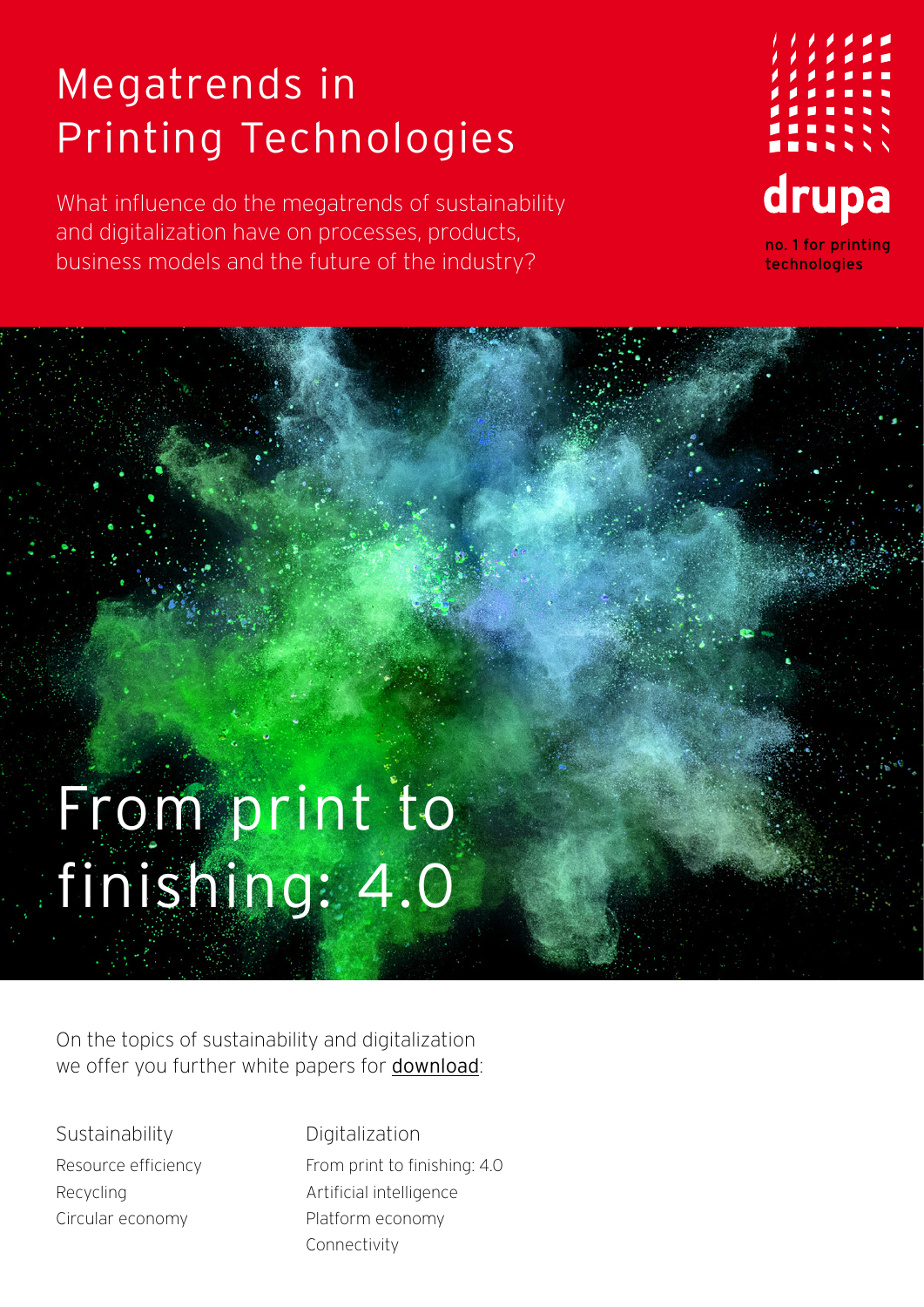## From print to finishing: 4.0

Continuously networked, digitally controlled, qualitymonitored, fully automated, vertically from the sensor to the cloud and horizontally integrated across company boundaries – these buzzwords summarize the most important technology trends on the road to Industry 4.0\* . What is more important for users is what specific benefits they will derive from each of them. Answers are provided by a look at the economic development in the Print & Packaging sector:

- Cost pressure and increasing competition
- The trend toward globalization continues
- The quality and environmental awareness of the customers is increasing
- Run lengths are falling and large orders are called off in batches as required
- Demand for individualized/personalized print products on the rise

Print and Finishing 4.0 provides the right answers to these challenges. Automated, inline quality-monitored data and process chains simultaneously guarantee maximum efficiency and top quality. Inspection systems detect the smallest color and position deviations in printing, embossing, or finishing at every stage from the artwork to finishing and find missing dots, commas, and faulty characters in all languages. Where the human eye cannot keep up, or can only do so slowly, image processing ensures process reliability, precision, and efficiency when setting up new print jobs. Therefore, startup waste and misprints can be reduced to a minimum. This fully automatic makeready of new jobs and the seamless linking of previously separate work steps to form end-to-end process chains are the key to successful, high-quality production despite declining run lengths. The more intelligent and autonomous Print & Packaging technologies become, the less dependence there is on the experience of qualified specialists, which in many places is only available to a limited extent.

Thanks to international standardization efforts, machines and systems from different suppliers can now generally communicate smoothly with each other. The Open Platform Communications Unified Architecture (OPC UA) provides

the appropriate context\*\*, which is being recognized by more and more industries and players. Where an end-toend data flow from prepress to postpress is guaranteed, process chaining quickly follows suit. Instead of the usual stagnation between individual process steps, the duration of which depends on the availability of personnel, a continuous production process is created. Capacity utilization increases, the need for storage space decreases and monotonous tasks such as breaking out die-cut folding boxes no longer have to be done by hand. At the same time, data-based processes increase flexibility. Finishing 4.0 solutions come with the claim to produce error-free from the very first copy – and thus to reduce to a minimum the expensive rejects of the already printed, cut, and finished intermediate products at the end of the 4.0 process chain.

However, this only covers some of the new structures. In the background, sensors along the process chain continuously collect machine and production data. Part of this data is processed decentrally and cost-efficiently with edge computers close to production in order to feed the information obtained back to the control and regulation systems in the process without any loss of time. The larger, less time-critical part of the data flows into the cloud for further use and now increasingly AI-supported analysis.

Analogous to this vertically integrated data chain, horizontal integration ensures the close organizational networking of the players along the value chain. This allows previously separate competencies and know-how to be brought together. Users, suppliers of production hardware and software, developers of a wide variety of substrates and consumables and research institutes form cooperation networks to jointly further develop Print & Packaging technologies and process chains as well as better coordinate their respective products and processes. In addition, data integration and networking create the necessary transparency for efficient recycling and longer machine running times, for proactive maintenance, refurbishing – and thereby for the transition to the circular economy. And last but not least, horizontal integration paves the